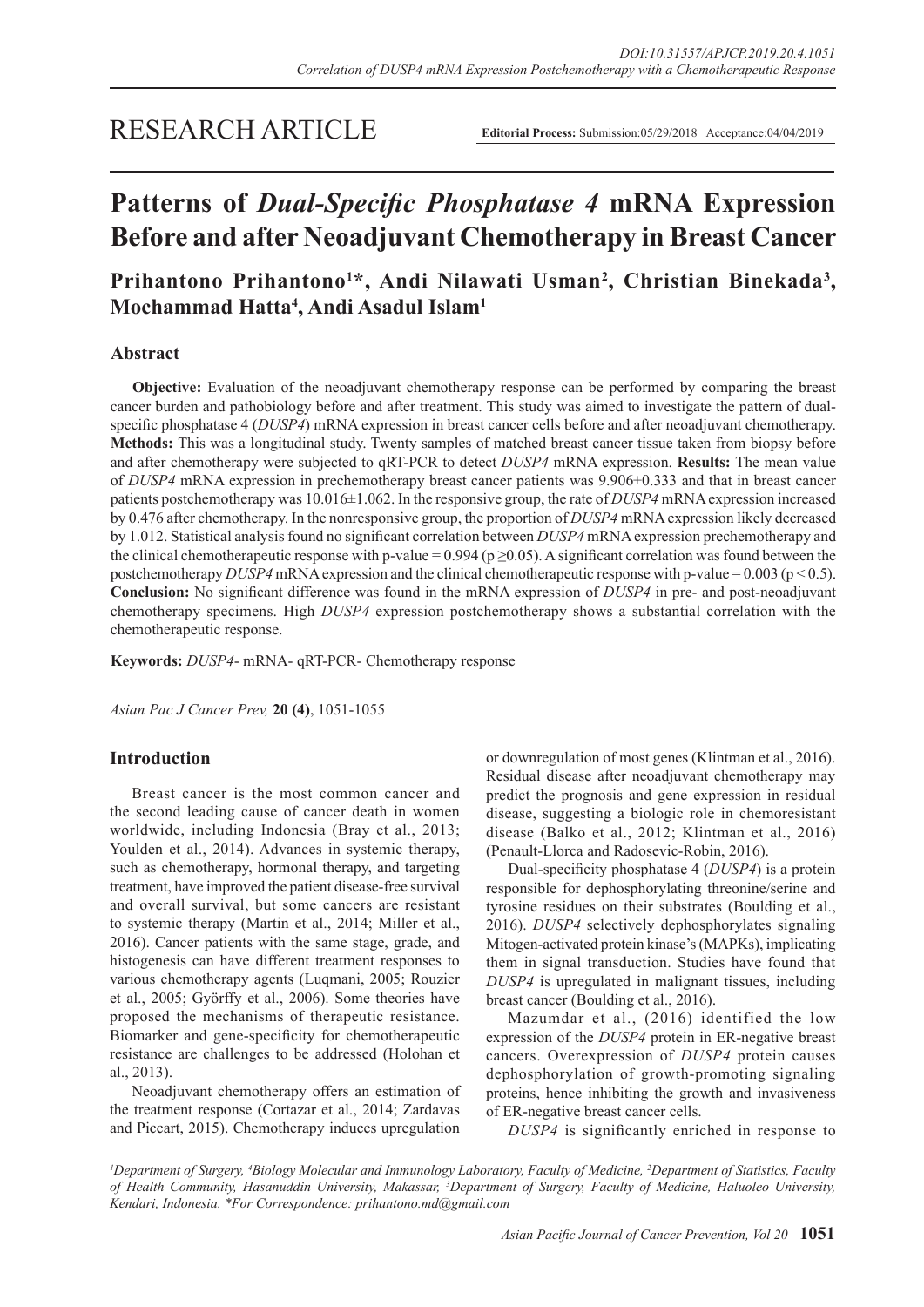#### *Prihantono Prihantono et al*

chemotherapy, and low levels of *DUSP4* in residual disease are associated with an impaired prognosis (Klintman et al., 2016). The loss of *DUSP4* activates the MAPK pathway, promoting a stem cell-like phenotype and decreasing the clinical response to neoadjuvant therapy in breast cancer (Balko et al., 2012; Balko et al., 2013). Some other studies also found that *DUSP4* expression is associated with resistance to cytotoxic chemotherapies such as doxorubicin and cisplatin chemoresistance (Liu et al., 2013; Boulding et al., 2016).

The objective of this study was to determine the pattern of *DUSP4* mRNA expression in locally advanced breast cancer patients pre- and post-neoadjuvant chemotherapy using anthracycline-based chemotherapy and the relationship with the clinical chemotherapeutic response.

## **Materials and Methods**

#### *Samples*

This was an observational study. The samples were obtained from Wahidin Sudirohusodo Hospital Makassar, a top referral hospital in the east of Indonesia, from February to June 2016. Female patients with locally advanced breast cancer, invasive ductal carcinoma type, receiving neoadjuvant chemotherapy with a cyclophosphamideadriamycin-5-FU regimen, were included in the study. The DUSP4 mRNA expression was detected using quantitative real-time polymerase chain reaction (qRT-PCR) from breast cancer tissue taken from biopsy and surgery.

#### *Nucleic Acid Extraction*

Samples of breast cancer tissue were subjected to nucleic acid extraction using the Boom method (diatom guanidinium isothiocyanate (GuSCN) method). Breast cancer tissue as much as 100 µg/ul was added to 900 mL "L6" solution containing 120 g GuSCN, 100 ml 0.1 mM Tris-HCl, pH 6.4, 22 ml 0.2 mM ethylenediaminetetraacetate (EDTA), pH 8.0, and 2.6 g Triton X-100 (final concentrations of 50 mM Tris- HCl, 5 M GuSCN, 20 mM EDTA, and 0.1% Triton X-100). Next, 20 ml diatom suspension was added consisting of 50 ml  $H_2$ O and 500 mL 32% (w/v) Diatoms. This diatom suspension, which could bind 10 µg DNA tissue, was vortexed and centrifuged in a 1.5-ml Eppendorf tube at 13,000 rpm for 15 seconds. The supernatant was removed, and the sediment was washed with 1 ml "L2" solution (120 g GuSCN in 100 ml 0.1 M Tris-HCl, pH 6.4). Next, the sample was vortexed and then centrifuged at 13,000 rpm for 15 seconds. Next, the sediment was washed twice with "L2" solution and twice with 1 ml 70% ethanol and 1 ml acetone. The sample was then heated in a water bath at a temperature of 56°C for 10 minutes, followed by the addition of 60 mL "TE" solution (1 mM EDTA in 10 mM Tris-HCl, pH 8.0), vortexing and centrifugation at 13,000 rpm for 2 minutes. The sample was then incubated in an oven at 56°C for 10 minutes, followed by vortexing and centrifugation at 13,000 rpm for 30 seconds and collection of the supernatant. This supernatant was the result of nucleotide extraction and was stored at −80°C before PCR analysis (Boom et al., 1990; Prihantono et al., 2017).

#### *Expression of mRNA DUSP4 Genes by Real-Time PCR*

The detection of *DUSP4* mRNA expression was performed according to real-time PCR as described by Liu et al. (Liu et al., 2013). The specific primers for *DUSP4* mRNA were as follows: forward, 5′- CCCACAGAGCAGTATTAGGCTGAAG-3′; reverse, 5′-CAGCGTGGATGAGCAACTGAA-3′. The primers for the reference gene (*β-actin* gene) were as follows: forward, 5′-GGAGATTACTGCC- CTGGCTCCTA-3′; reverse, 5′- GACTCATCGTACTCCTGCTTGCTG-3′. Each sample required 1 μg of the template. Reverse transcription was performed using the RT reagent Kit with gDNA eraser. cDNA was synthesized using the cDNA Synthesis kit (Takara) following the instructions provided by the manufacturers. qRT-PCR was performed using an ABI7500 Sequence Detection System (PE Applied Biosystems) in the presence of SYBR-green I. Briefly, a 50-μl reaction mix containing 25 μl Premix ExTaq , Takara), 1 μl ROX reference Dye II ( Takara), 1 μl PCR forward primer (10 μM), 1 μl PCR reverse primer (10 μM), 4 μl cDNA and 18 μl  $dH_2O$  was premixed before reaction in 96-well plates. The reaction protocol was as follows: 95°C for 30 s, 40 cycles of 95°C for 5 s and 60°C for 34 s, followed by 95°C for 15 seconds, 60 °C for 1 minute and 95°C for 15 seconds. The relative gene expression profiles were determined by normalizing to the reference gene (β-actin) using the 2  $\Delta$ Ct method. Each sample for this study was tested in triplicate (Liu et al., 2013).

#### *Chemotherapeutic Response Criteria*

The response to neoadjuvant chemotherapy was classified according to RECIST criteria. The nonresponsive group displayed stable disease or progressive disease according to RECIST criteria if there is a reduction of the tumor size less than 30%, no change, an increase in the tumor size, or a new tumor. The responsive groups displayed a complete or partial response if there is a reduction of the tumor size >30%, no evidence of a tumor clinically or pathologically, or no further tumor found.

#### *Ethical Clearance*

This study has been approved by the Ethical Commission of Health Study, Medical Faculty, Hasanuddin University, with the registry number 799/H4.8.4.5.31/ PP36-KOMETIK/2016 (Register: UH15060492).

#### **Results**

#### *Characteristics*

The twenty enrolled female patients with invasive breast carcinoma diagnosed and treated at Wahidin Sudirohusodo General Hospital met the inclusion criteria of the study. Their ages ranged from 28 to 64 years, with a mean age of 50.3 years. All twenty cases were invasive ductal carcinoma. The obtained histopathologic grading was a low grade in 1 case (5%), moderate grade in 15 cases (75%) and high grade in 4 cases (20%). The number of patients responsive to neoadjuvant chemotherapy was 15/20 (75%), and the number of nonresponsive patients was 5/20 (25%). No correlation was found between *DUSP4* mRNA expression and clinical data, including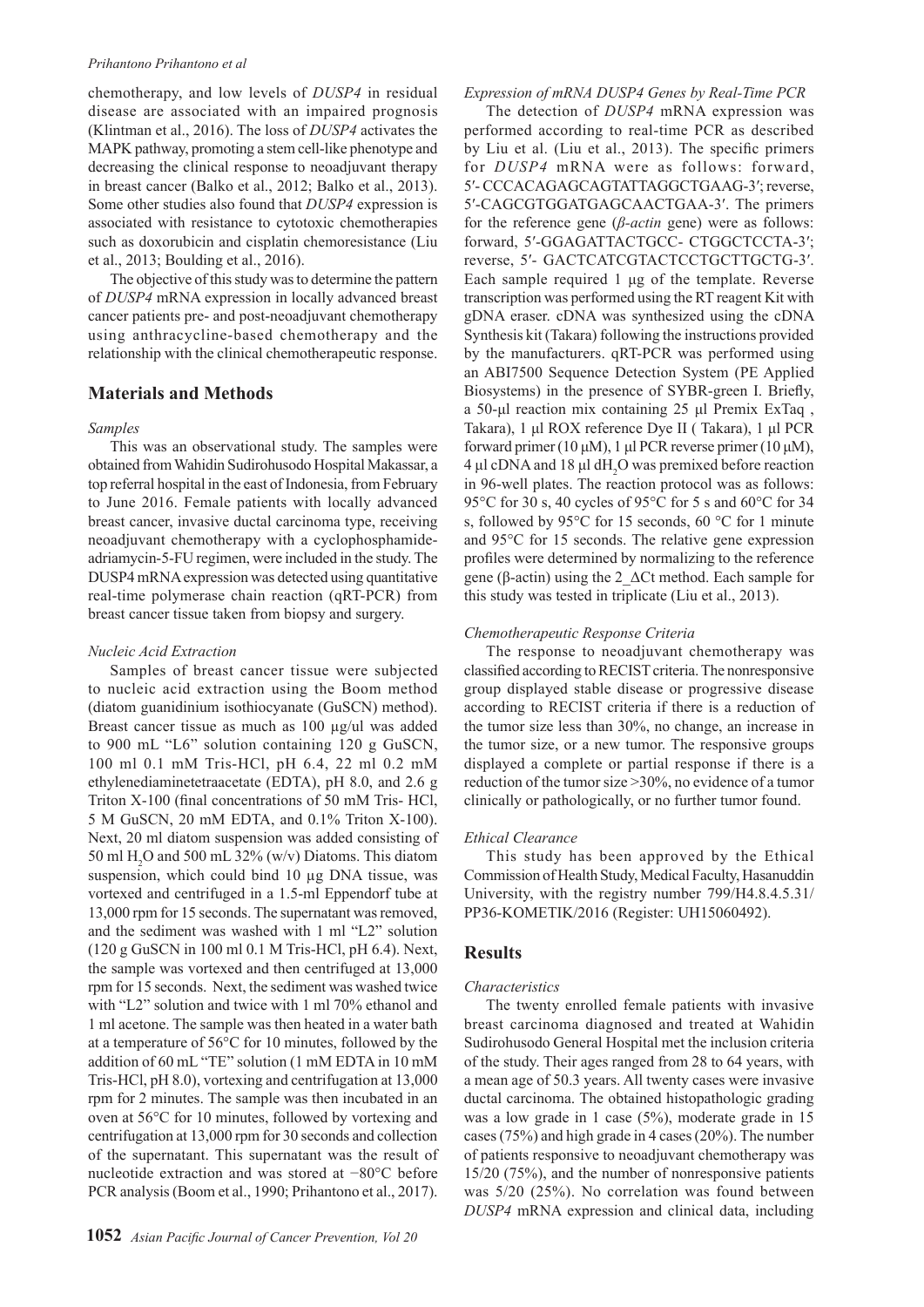| Characteristic         | $n$ (%)      | $\mathbf{p}^*$ |
|------------------------|--------------|----------------|
| Age                    |              | 0.617          |
| $\leq 50$ years        | $11(55.0\%)$ |                |
| $> 50$ years           | $9(45.0\%)$  |                |
| Grade                  |              | 0.225          |
| Low Grade              | $1(5.0\%)$   |                |
| Moderate Grade         | $15(75.0\%)$ |                |
| <b>High Grade</b>      | $4(20.0\%)$  |                |
| Immunohistochemistry   |              | 0.56           |
| <b>ER</b>              | $5(25.0\%)$  |                |
| <b>PR</b>              | $6(30.0\%)$  |                |
| HER <sub>2</sub>       | 13 (65.0%)   |                |
| $Ki-67$                | $11(55.0\%)$ |                |
| Clinical response      |              | 0.959          |
| Luminal A              | $3(15.0\%)$  |                |
| Luminal B              | $6(30.0\%)$  |                |
| HER <sub>2</sub>       | $7(35.0\%)$  |                |
| <b>Triple Negative</b> | $4(20.0\%)$  |                |
| Clinical response      |              |                |
| Responsive             | $15(75.0\%)$ |                |
| Nonresponsive          | $5(25.0\%)$  |                |

\*p, chi-squared test for the clinical chemotherapy response

age and grade. The characteristics of the samples are presented in Table 1, and the amplification curve of *DUSP4* prechemotherapy and postchemotherapy is shown in Figure 1.

Comparison of the mRNA *DUSP4* expression pre- and postchemotherapy is shown in Table 2. The mean value of *DUSP4* mRNA expression in breast cancer patients prechemotherapy who were responsive to chemotherapy was 9.902±0.336, whereas that of nonresponsive patients was 9.917±0.378. The mean value of *DUSP4* mRNA expression postchemotherapy in those sensitive to chemotherapy was 10.378±0.785, whereas that of nonresponsive patients was 8.905±1.082. In the sensitive group, *DUSP4* mRNA expression increased by 0.476. In the nonresponsive group, the *DUSP4* mRNA expression



Figure 1. Amplification Curve of *DUSP4*: a) Prechemotherapy; b) Postchemotherapy

decreased by 1.012. No significant difference was found in the mean *DUSP4* mRNA expression value between the prechemotherapy group and the group with clinical response to chemotherapy (p-value = 0.939; p  $\geq$ 0.05). A significant mean difference was found between *DUSP4* mRNA expression postchemotherapy and the clinical

|  |  |  | Table 2. Comparison of the mRNA DUSP4 Expression Pre- and Postchemotherapy with the Clinical Response |
|--|--|--|-------------------------------------------------------------------------------------------------------|
|  |  |  |                                                                                                       |

| mRNA Expression                 | Responsive $(n=20)$ | Non Responsive $(n=7)$ | Mean difference p-value |
|---------------------------------|---------------------|------------------------|-------------------------|
| <i>DUSP4</i> (Prechemotherapy)  | $9.902 \pm 0.336$   | $9.917\pm 0.378$       | $-0.015*$               |
| <i>DUSP4</i> (Postchemotherapy) | $10.378 \pm 0.785$  | $8.905 \pm 1.082$      | $1.472**$               |
| Mean difference                 | $-0.476$            | 1.012                  |                         |

Source: Primary Data, \*Independent Samples T-test, \*\*Mann-Whitney U test

| Table 3. Correlation of the mRNA DUSP4 Expression and the Clinical Chemotherapeutic Response |  |
|----------------------------------------------------------------------------------------------|--|
|----------------------------------------------------------------------------------------------|--|

|                               | mRNA Expression    | Correlation with the  |           |
|-------------------------------|--------------------|-----------------------|-----------|
|                               | $(Mean \pm SD)$    | Chemotherapy response |           |
| DUSP4 mRNA (Prechemotherapy)  | $9.906 \pm 0.333$  | $-0.002$              | $0.994*$  |
| DUSP4 mRNA (Postchemotherapy) | $10.016 \pm 1.062$ | 0.494                 | $0.027**$ |
| Rate of DUSP4 mRNA Expression | 1.329±1.283        | 0.24                  | $0.307**$ |

Source: Primary Data, \* Pearson, \*\* Spearman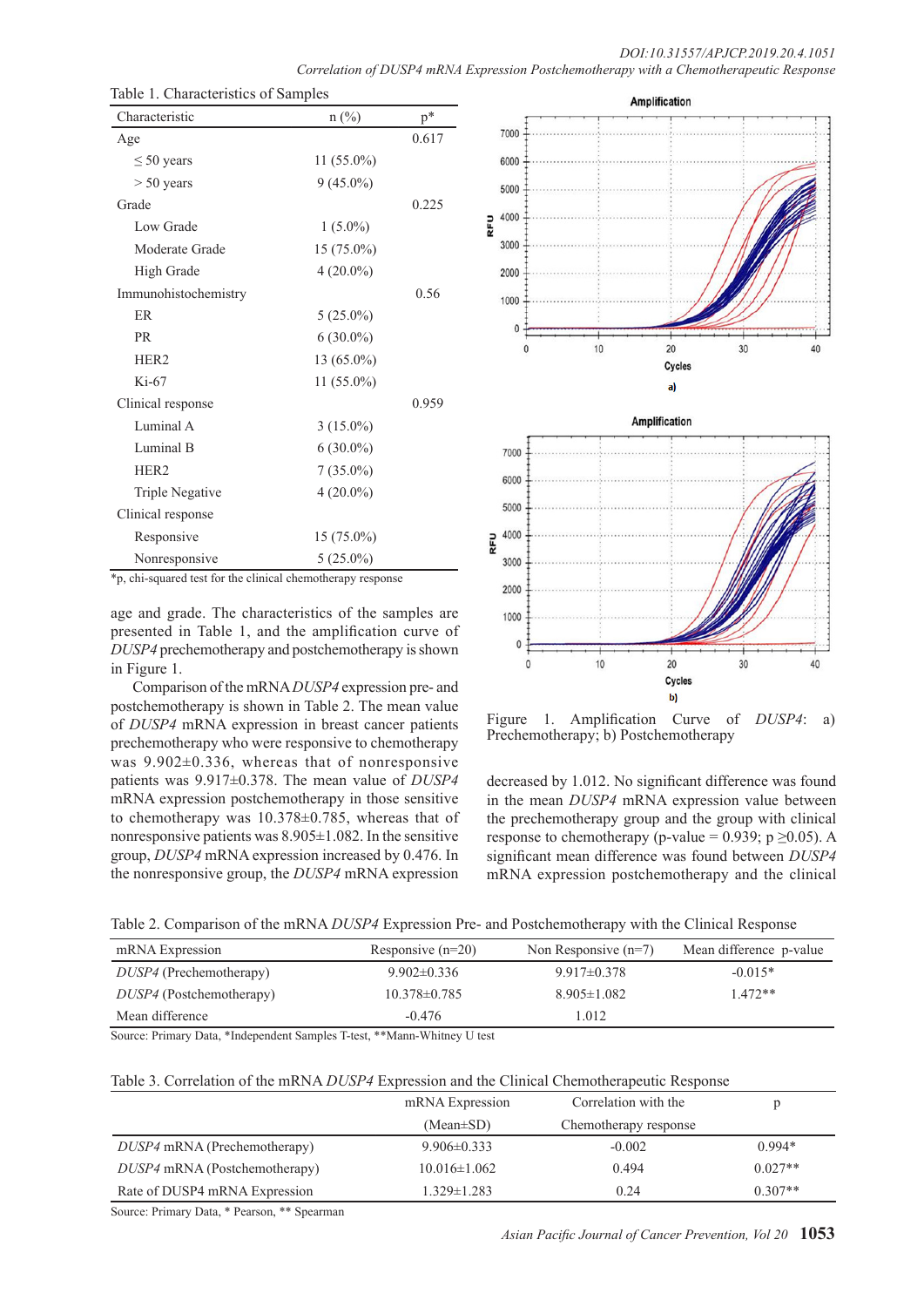response to chemotherapy (p-value =  $0.003$ ; p  $\geq 0.05$ ).

The relationship between the *DUSP4* mRNA expression and the clinical response is demonstrated in Table 3. No significant correlation was found between the mRNA expression of *DUSP4* prechemotherapy with the clinical response ( $p = 0.994$ ;  $p > 0.05$ ). A definite correlation was found between *DUSP4* mRNA expression postchemotherapy and the clinical response  $(r = 0.494)$ ; this association was significant with  $p = 0.027$  ( $p < 0.05$ ). A definite correlation was found between the rate of *DUSP4* mRNA expression and the clinical response with a value of  $r = 0.240$ ; this association was insignificant with  $p = 0.307$  ( $p > 0.05$ ).

## **Discussion**

Breast cancer chemo-resistance influenced by several factors including drug inactivation, changes in drug targets, overexpression of ABC transporters, apoptotic dysregulation, epigenetic regulation, epithelial to mesenchymal transition, and cancer stem cells (Housman et al., 2015).

*DUSP4* expression has been found in various human cancers (Kidger and Keyse, 2016). Over-expression of *DUSP4* is frequently observed in breast cancer and may play an essential role in cancer development and progression (Wang et al., 2003). *DUSP4* is commonly upregulated in breast malignancy and may play a crucial role in cancer development and progression. *DUSP4* may be a marker of adverse prognosis, especially in patients with early breast cancer (Kim et al., 2015).

Decreased expression of *DUSP4*, a negative regulator of extracellular signal-regulated kinases (ERK), is related to high RAS-ERK activation and has been recently identified as a mediator of resistance to neoadjuvant chemotherapy in triple-negative breast cancer, promoting to a shorter recurrence-free survival (Balko et al., 2012; Rottenberg and Jonkers, 2012). *DUSP4* expression was also found to be responsible for the resistance to etoposide and mitoxantrone chemotherapy in breast cancer (Györffy et al., 2006).

We found that increased *DUSP4* mRNA expression showed a better chemotherapy response than decreased *DUSP4* mRNA expression, but the difference was not statistically significant. *DUSP4* mRNA expression postchemotherapy was associated with chemotherapy response.

In our previous study on the expression of *DUSP4*  using immunohistochemistry, *DUSP4* expression was found in 33% (21/63) of breast cancer samples. Analysis of *DUSP4* expression with a chemotherapy response found no significant correlation, with  $p = 0.073$  ( $> 0.05$ ). However, stratification of *DUSP4* expression based on the intrinsic subtype found that the Luminal B p-value  $= 0.02$ (<0.05), the Luminal A p-value = 0.24 ( $> 0.05$ ), and the Her2 p-value =  $0.608$  ( $> 0.05$ ); the triple-negative subtype could not be analyzed because of the small number of samples. Furthermore, *DUSP4* expression was correlated with the anthracycline-based chemotherapy response in the luminal B subtype (Prihantono et al., 2017).

Balko et al., (2012) found that low *DUSP4* expression

was associated with basal-like breast cancer, high tumor proliferation after chemotherapy, and a decrease in the clinical chemotherapeutic response and achieved poorer pathologic complete remission rates and shorter recurrence-free survival periods than those in patients with high levels of *DUSP4* expression. By contrast, *DUSP4* overexpression was associated with increased apoptosis induced by chemotherapy (Balko et al., 2012).

Baglia et al., (2014), in his study, found that low *DUSP4* expression was associated with increased recurrence and mortality in triple-negative breast cancer patients. Baglia concluded that low *DUSP4* expression is a predictor of recurrence and death in triple-negative breast cancer patients.

Liu et al., (2013) demonstrated that *DUSP4* expression affects the breast cancer cell response to chemotherapy. High *DUSP4* expression requires higher doses of doxorubicin, whereas cells with low *DUSP4* expression need lower doses of doxorubicin. Doxorubicin chemotherapy in breast cancer cells with high *DUSP4* expression can lead to acquired chemoresistance by converting epithelial cells into mesenchymal (EMT) cells (epithelial-to-mesenchymal transition). With these EMT changes, cancer cells become more actively proliferating, invasion, migration, and apoptosis are reduced, and the cells become less sensitive to chemotherapy.

Hae Hyun Jung (2016), suggest that the loss of *DUSP4*, a potential biomarker of treatment-resistant TNBC, is associated with ets-1 overexpression via the PI3K and MAPK pathways. Statin, a small inhibitor of HMG-CoAR, is a likely therapeutic candidate for treatment-resistant TNBC because it can reverse ets-1 overexpression by restoring *DUSP4* expression.

This study found *DUSP4* mRNA expression postchemotherapy was associated with chemotherapy response. This finding is in line with the article of Rottenberg and Jonkers (2012), Cells with low *DUSP4*  expression show a high Ki-67 score, which is associated with a poor long-term outcome after neoadjuvant chemotherapy. Hence, the residual cells that show low *DUSP4* expression are not quiescent, drug-tolerant cells. Instead, they appear to be genuinely drug-refractory and proliferate regardless of drug treatment. Residual cancer cells may still have another backup: entering a quiescence programme and lying low until the drug is eliminated (Rottenberg and Jonkers, 2012).

In conclusion, no significant difference was found in the *DUSP4* mRNA expression of pre- and post-neoadjuvant chemotherapy specimens. Increased *DUSP4* mRNA expression shows the tendency of better chemotherapy response, but it is not statistically significant. These results do not suggest that *DUSP4* mRNA expression plays a role in conferring neoadjuvant chemotherapy resistance. *DUSP4* expression postchemotherapy has a substantial correlation with the chemotherapy response. The findings warrant further research to observe the disease-free survival and overall survival with a larger sample size.

#### *Grant Support*

This study was supported by funds from the Ministry of Health of the Republic of Indonesia through a research